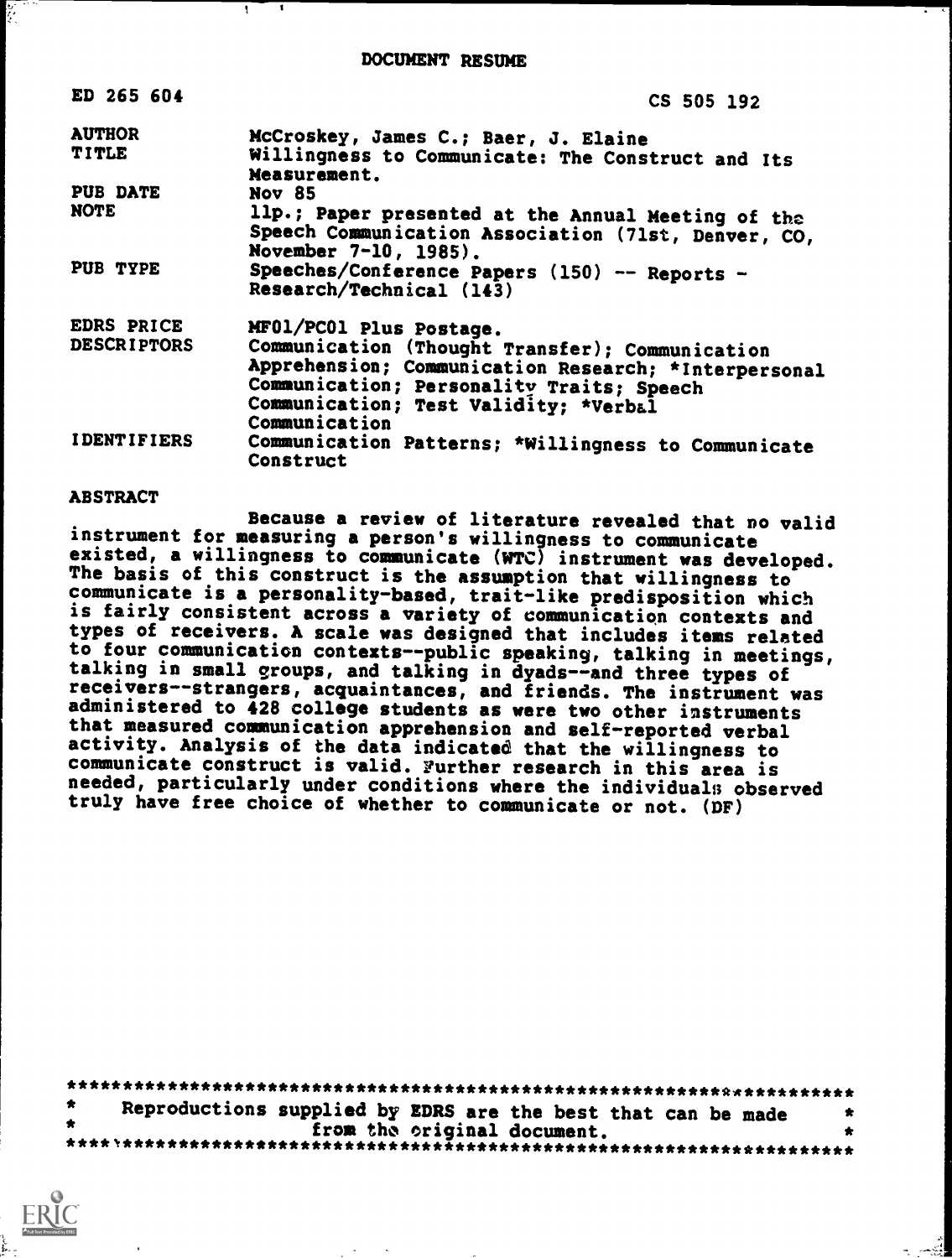#### U.S. SEPARTMENT OF EDUCATION<br>NATIONAL INSTITUTE OF EDUCATION EDUCATIONAL RESOURCES INFORMATION CENTER (ERIC)

This document has been reproduced as received from the person or organization originating it

فيميته

**meticimas** 

象色物

4

**ED26560** 

- [] Minor changes have been made to improve reproduction quality
- . Points of view or opinions stated in this document do not necessarily represent official NIE

position or policy A A RA

 $\rightarrow$ 

73. TYDD

HARRY AND ROOM THAT HE WAS THE THE REAL PROPERTY. and the Length of the Company

**LORD TO MARKET** 

T. The construct of All Considered to rediction and the second second en de Bronne de Cine<br>Algebra de Cinematoria<br>Romano de Cinematoria y a bogynna. **大人 うた**  $383.5$ 深草

> "PERMISSION TO REPRODUCE THIS MATERIAL HAS BEEN GRANTED BY

> > J. C. McCroskey

TO THE EDUCATIONAL RESOURCES **INFORMATION CENTER (ERIC)."**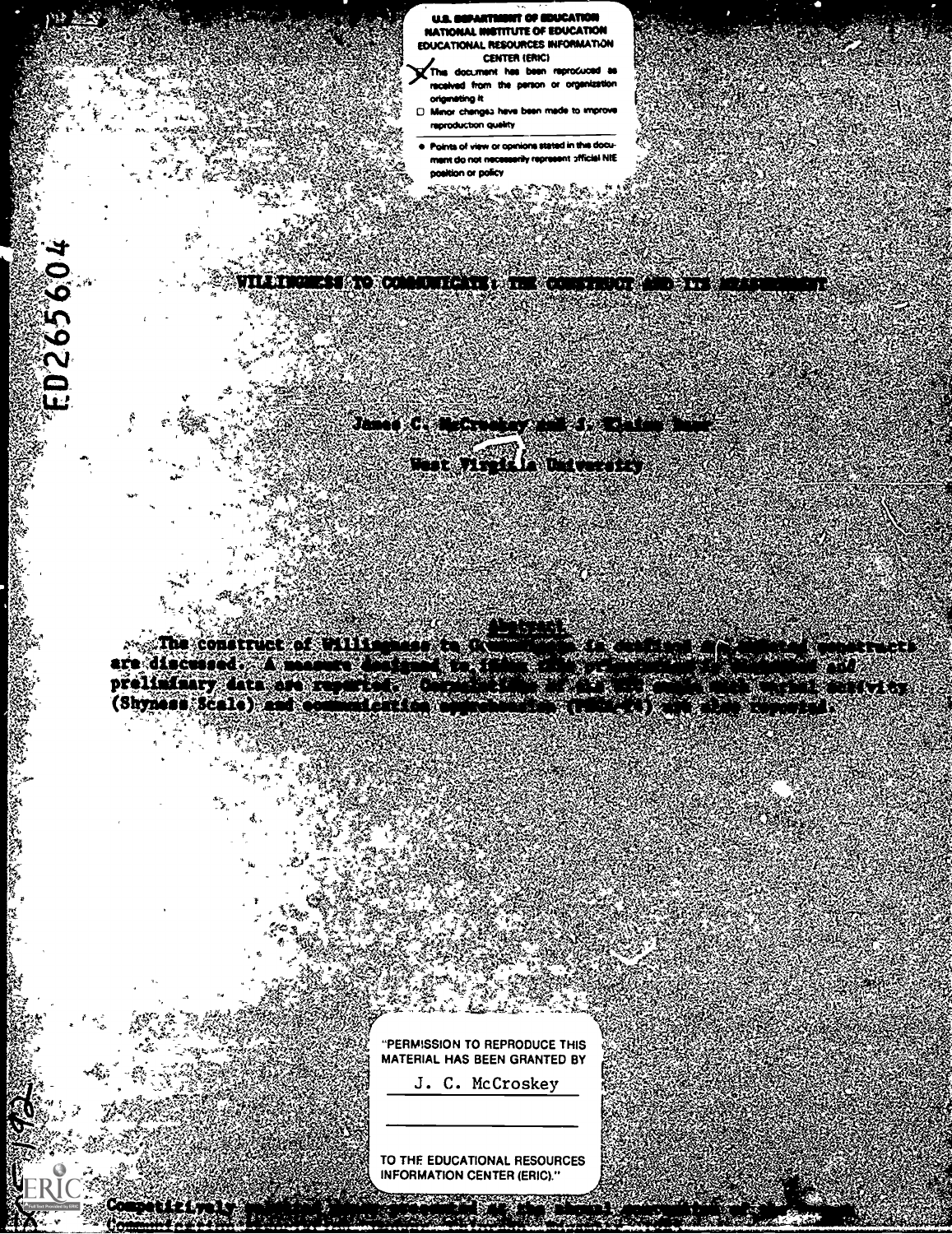# 'WILLINGNESS TO COMMUNICATE: THE CONSTRUCT AND ITS MEASUREMENT

Talk holds a central place in communication. While a very large portion of all the meaning people generate in one another's minds through communication stems from nonverbal messages, the fact remains that without talk most communication, particularly interpersonal communication, would have little reason to exist.

Berger and Calabrese (1975) point to the importance of the amount of talk in the initial stage of an interpersonal relationship. All interpersonal relationships must pass through  $t$ -is stage before reaching more intimate stages, but most never go beyond this stage. At the outset of interaction between strangers, considerable uncertainty exists in the minds of both. Since such uncertainty generally is non-reinforcing to interactants, they generally desire to reduce uncertainty. As Berger and Calabrese (1975) note, as both amount of verbal communication and nonverbal affiliative expressiveness increase, the levels of uncertainty of both interactants decrease. Reduced levels of uncertainty lead to higher levels of intimacy and liking. The development of strong interpersonal relationships, then, is heavily dependent on the amount of communication in which interactants are willing to engage. The more.a person is willing to talk and to be nonverbally expressive, the more likely that person is to develop positive interpersonal relationships.

Although talk is a vital component in, interpersonal communication and the development of interpersonal relationships, people differ dramatically from one another in the degree to which they actually do talk. Some people talk very little, they tend to speak only when spoken to -- and sometimes not even then. Others tend to verbalize almost constantly. Many people talk more in some contexts than in others. Most people talk more to some receivers than they do to others. This variability in talking behavior is rooted in a personality variable which we call "Willingness to Communicate." This variable--its nature and its measurement-will be the focus of this paper.

Willingness to Communicate as a Personality Construct

 $\mathbb{F}_\lambda$ 

Whether a person is willing to communicate with another person in a given interpersonal encounter certainly is affected by the situational constraints of that encounter. Many situational variables can have an impact. How the person feels that day, what communication the person has had with others recently, who the other person is, what that person looks like, what might be gained or lost through communicating, and what other demands on the person's time are present can all have a major impact, as can a wide variety of other elements not enumer.ted here.

Willingness to communicate, then, is to a major degree situationally dependent. Nevertheless, individuals exhibit regular willingness-to-communicate tendencies across situations. Consistent behavioral tendencies with regard to frequency and amount of talk have been noted in the research literature for decades (Chapple & Arensberg, 1940; Goldman-Eisler, 1951; Borgatta & Bales,<br>1953). Such regularity in communication behaviors serges intersected. Such regularity in communication behaviors across interpersonal communication contexts suggests the existence of the personality variable we choose to call "willingness to communicate." It is this personality orientation which explains why one person will communicate and another will not under identical or virtually identical situational-constraints. Foundations of the Willingness to Communicate Construct

The present willingness to communicate (WTC) construct has evolved from the earlier work of Burgoon (1976) on unwillingness to communicate, Mortensen, Arntson, and Lustig, (1977) on predispsitions toward verbal behavior, and

المرشي يراسران وفعيل المارا السابرات تلافى للمعاونية مستعانا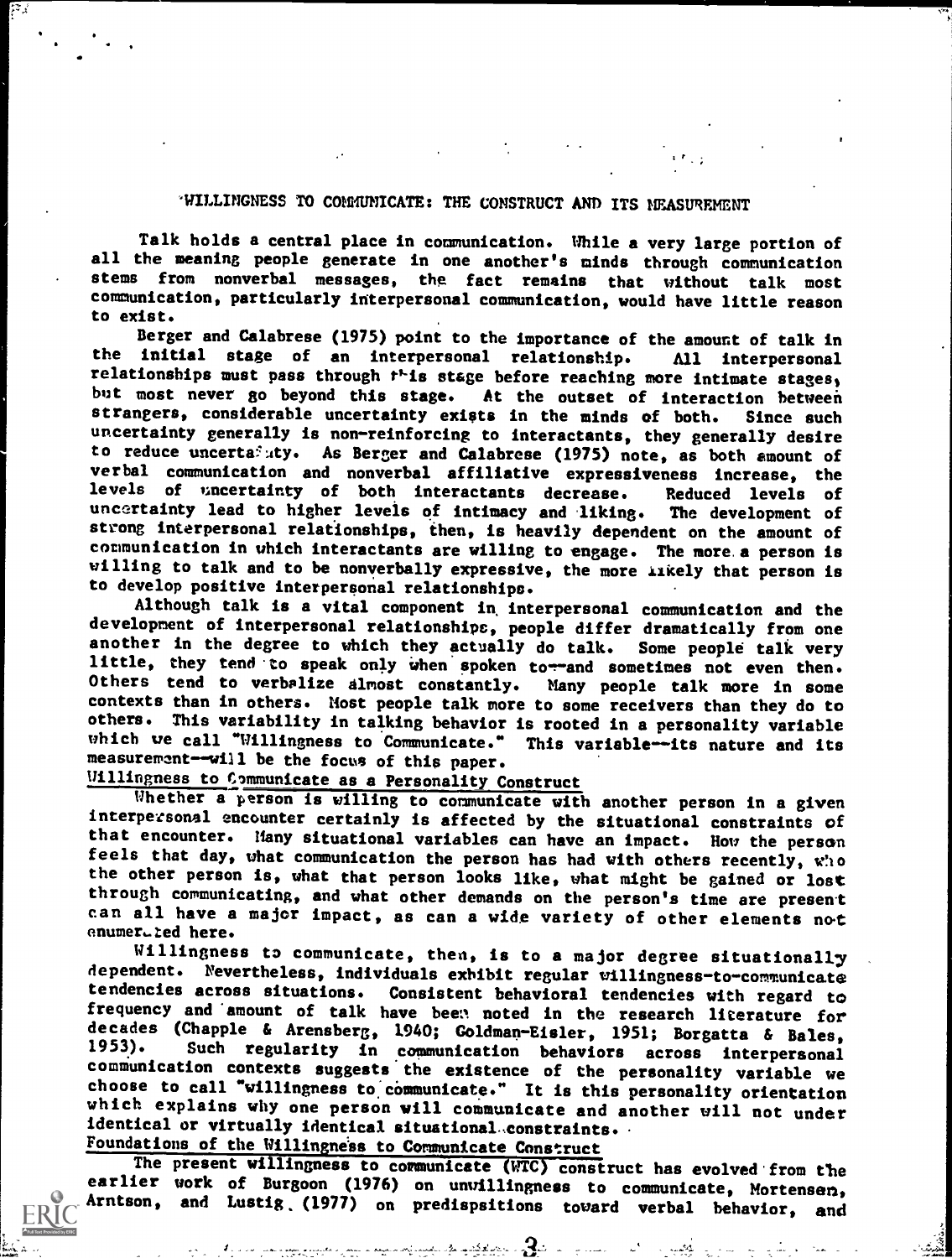McCroskey and Richmond (1982) on shyness. All of these writings center on a presumed trait-like predisposition toward communication.

Unwillingness to Communicate. Burgoon (1976) originated the first construct in this area. She labeled her construct "unwillingness.to communicate." She described this predisposition as "a chronic tendency to avoid and/or devalue oral communication." To argue the existence of such a predisposition, Burgoon drew upon work in the areas of anomie and alienation, introversion, self-esteem, and communication apprehension. All of these areas of research indicate variability in people's willingness to talk in various communication settings.

A self-report measure, the Unwillingness-to-Communicate Scale (UCS), was developed as an operational definition of the construct. The measure was found to include two factors. One factor.was labeled "approach-avoidance" and subsequently was found to be so highly correlated with a measure of communication apprehension as to be virtually interchangeable with such a measure. The other factor was labeled "reward." This factor was not correlated with a measure of communication apprehension (r=.01).

Data reported by Burgoon (1976), while pointing to the potential usefulness of the UCS, also demonstrated it was not a valid operationalization of tha construct which had been advanced. The scores on the approach-avoidance (or communication apprehension) factor were found to be correlated with a measure of communication apprehension, total participation in a small group, and amounts of information-giving and information-seeking in a small group. The reward factor was uncorrelated with any of these criterion measures. In contrast, scores on the reward factor were correlated with satisfaction with a group, attraction to group members, and perceived coordination in a group 'while scores on the approach-avoidance factor were uncorrelated with these criterion measures.

These results were dizcouraging because the behavioral measures of communication, which could be taken as validating a willingness or unwillingness to communicate predisposition, were only correlated with the approach-avoidance, or communication apprehension, factor scores. Thus, the results did not provide support for a general predisposition of unwillingness to communicate. Rather, they only indicated that people who are fearful or anxious about communication are likely to engage in less communication than others--a finding that had been observed many times before and has been many times since this investigation.

The results of the validation research for the UCS, then, suggest that the measure is not a valid operationalization of the construct of a global predisposition to be willing or unwilling to communicate. However, the results do not deny the possible existence of such a predisposition. In fact, they provide additional evidence that some regularity in the amount <sup>a</sup> person communicates may exist.

Predispositions toward Verbal Behavior. Mortensen, Arntson, and Lustig (1977) argue that "the more global features of speech tend to be consistent from one class of social situations to another." Although they recognize the importance of variance in situational characteristics in determining how much a person will communicate, they note findings from over 25 years of research which indicate consistency in the amount of communication of an individual exists across communication situations. They suggest there is a characteristic They suggest there is a characteristic predispositon of a individual to talk a given amount and that  $\varphi$ redisposition operates within the constraints of individual situations. They label this phenomenon "predispositions toward verbal behavior."

Unlike Burgoon (1976), these authors do not explore the possible causes of the global predisposition. Rather, they simply argue that it exists and provide a self-report scale which is designed to measure it. This measure is known as

where  $\frac{1}{2}$  is the compact of the compact of  $\boldsymbol{A}$  , where  $\boldsymbol{A}$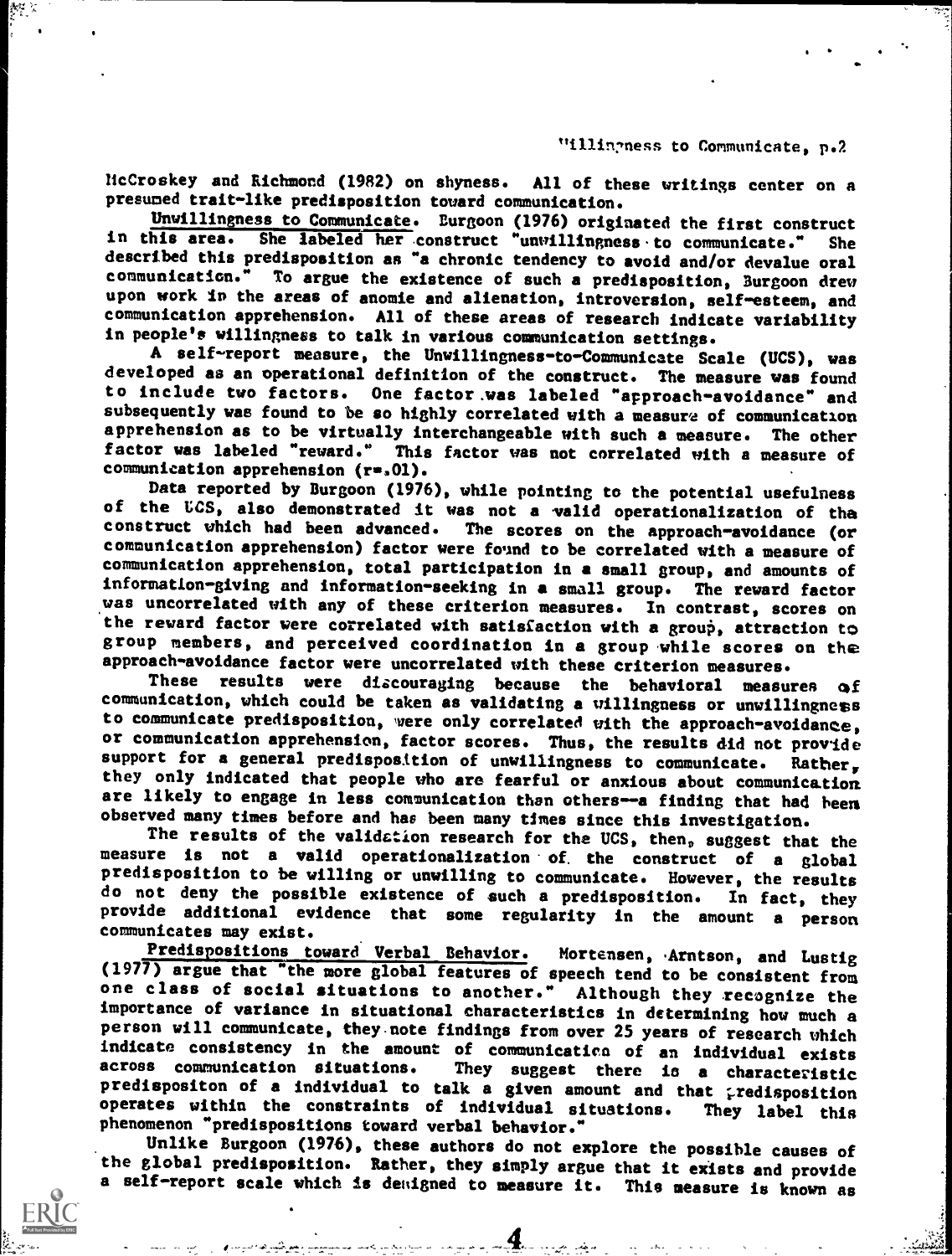the Predispositions toward Verbal Behavior (PVB) scale. It is a 25-item, Likert-type scale employing a seven-step response option.

惑行

On the basis of the data reported by Mortensen, et al. (1977), the PVB appears to be a unidimensional scale, although they indicate an interpretable multiple-factor solution can be forced. Only one of the five factors interpreted centered on a general disinclination to engage in communication. The remaining factors appeared to measure dominance in. communication, initiating and maintaining interpersonal communication, frequency and duration of communication, and anxiety about communication.

Data on validity indicated the ability of the PVB to significantly predict both number of words spoken and duration of talk in interpersonal interactions. Tnis is a positive indication of validity of the scale. However, since only five of the 25 items focus directly on a general willingness or unwillingness to communicate (the communication disinclination factor), the reason for the obtained predicitve validity is in considerable doubt.

A reported high correlation of the PVB with a measure of communication apprehension (r=.67) increases that doubt. As we noted previously, considerable research prior and subsequent to the development of the PVB has found communication apprehension to be predictive of the amount a person talks in various settings. Communication apprehension measures are not presumed to be direct measures of a global predisposition to approach or avoid communication. Rather, they are presumed to be indicants of the amount of fear or anxiety an individual is likely to experience about communication. Such fear or anxiety, however, is likely to be cne of the antecedents of general predispositions to be willing or unwilling to communicate.

The PVB, therefore, does not appear to be a valid operationalization of a general predisposition to be willing or unwilling to communicate. As was the case with the UCS, however, the research results based on the PVB provide additional indications that some regularity exists in the amount an indivdual! communicates.

Shyness. Shyness is a term which has been used by many researchers when investigating trait-like predispositions toward communication. Unfortunately, some researchers fail to provide any definition of the term and those who do are far from universal agreeement on its definition. Leary (1983), basing his efforts on earlier work on shyness, has generated a construct he calls "social anxiety." He notes two components in his construct--an internally experienced discomfort and externally observable behavior. Some writers in the area of shyness have focused on the internal experience. Their work has paralleled work in the area of communication apprehension. Others have focused on shyness as reduced communication behaviors. This approach appears to be consistent with <sup>a</sup> concern for a predisposition toward willingness to communicate.

The work of McCroskey & Richmond (1982) falls in the latter category. They define shyness as "the tendency to be timid, reserved, and most specifically, talk less." They note that communication apprehension is one of possibly numerous elements which may impact that tendency but that the two predispositions are conceptually distinct.

In earlier work McCroskey attempted to develop a simplified version of a measure of communication apprehension for use in a study with pre-literate children (McCroskey, Andersen, Richmond, & Wheeless; 1981). As a serendipitous artifact of that work, he developed a self-report scale which was: factorally distinct from, yet substantially correlated with, a measure of communication apprehension. The items on the scale centered on the amount of talking people report they do. He initially labeled the new instrument the "Verbal Activity Scale" (VAS) but changed the name to the "Shyness Scale" (SS) in later reports of

الوارا والوسيد والتأويد البيار

, and the contribution of the contribution of  $\delta$  , where  $\beta$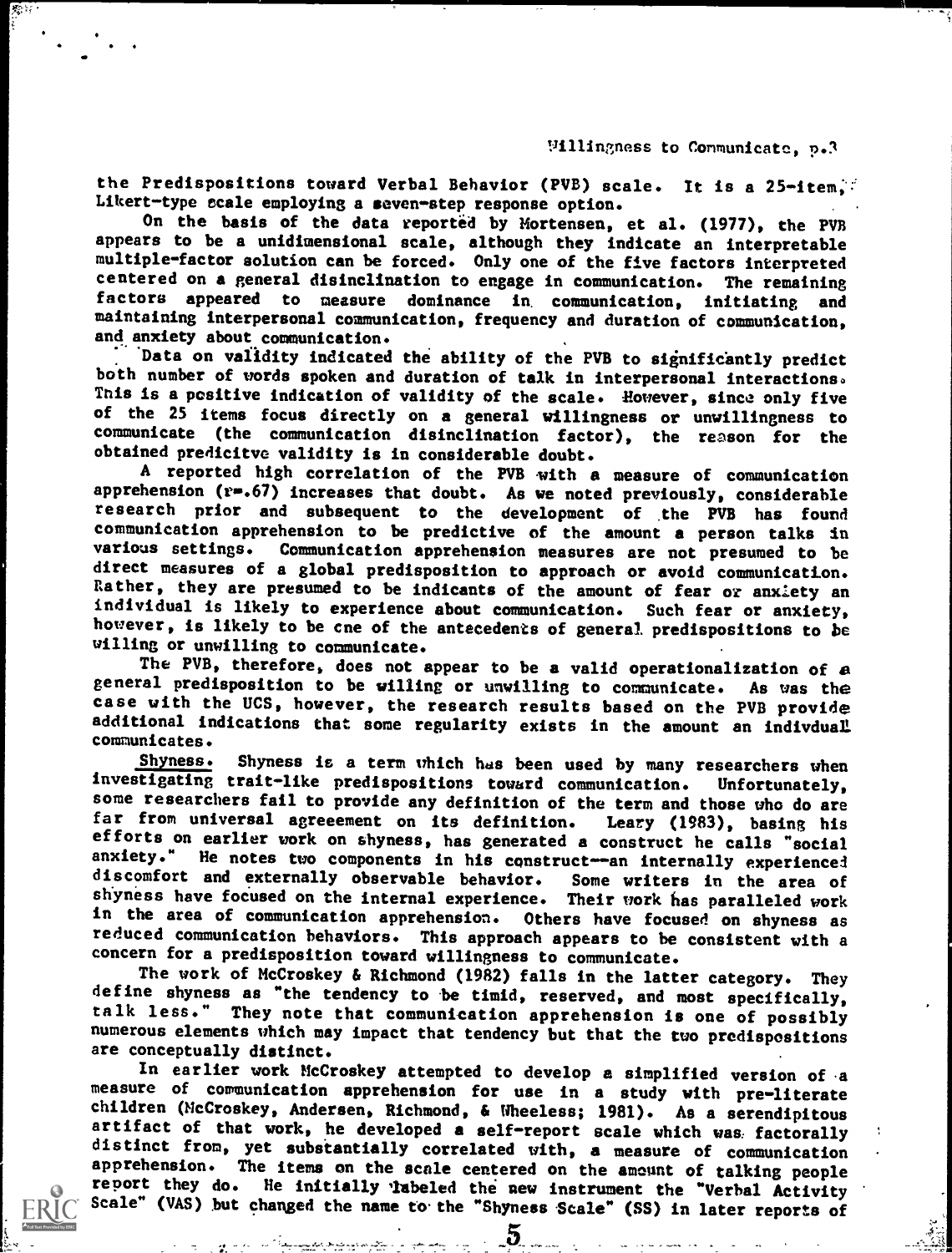its use. We will refer to it here by its original name to avoid confusion of this measure with a large number of other available measures also called shyness scales which focus on' anxiety about communication rather than communication behavior.  $\sigma$  , and a set of  $\sigma$  , and  $\sigma$ 

In the belief that measures of communication apprehension and the VAS were tapping distinctly different, although related constructs, McCroskey & Richmond (1982) attempted to validate both by examining their factoral independence and their relationships with reports of communication behaviors taken from untrained observers who were friends of the subjects completing the measures: Employing<br>both college student and older adult samples, they found that the measures were factorally distinct, as McCroskey had found in previous work, and were significant predictors of observer reports of communication behavior. The validity coefficient for the VAS and observer reports of behavior was .53.

While these results suggest the VAS is a valid measure of something, it is not certain that "something" is a predisposition to be willing or unwilling to communicate. The VAS is a self-report of the emount of talk in which one<br>typically engages. The data reported by HeCroskey and Richmond (1982) suggest The data reported by HcCroskey and Richmond (1982) suggest the scores generated are valid predictors of the amount of talk in which observers believe the individual engages. Even if we grant the validity of observer reports as quality indicants of actual behavior, this simply means the VAS is a valid report of behavioral tendencies in communication. It does not validate the existence of a personality-based predisposition to be willing or unwilling to communicate. That a person can with some accuracy self-report That a person can with some eccuracy self-report whether he or she talks a lot or a little does not necessar?ly demonstrate the behavior being reported is consistent with a predispositional desire much less produced by such a predisposition.

As was the case with the research involving the UCS and PVB noted above, the research involving the VAS lends additional support for the argument that some<br>regularity exists in the amount an individual communicates. Unfortunately, it is not clear the VAS is a measure of a personality-based predisposition to be willing or unwilling to communicate, even though it may be'a valid measure of a behavioral tendency to communicate more or leas. The Measurement of Willingness to Communicate

As of the time of this writing, there has been no instrument reported in the literature which has been positively demonstrated to be a valid measure of our<br>construct of a personality-based predispostion which we have labeled "willingness to communicate." Abundant evidence exists to support the argument that people exhibit differential behavioral tendencies to communicate more or less across communication situations, however. To presume such a.personality orientation exists, then, seems reasonable in spite of the lack of availability of a demonstrably valid measure of it.

Underlying tha.construct of willingness to communicate is the assumption that this is a personality-based, trait-like predisposition which is relatively consistent across a variety of communication contexts and types of receivers.<br>For us to argue the predisposition is trait-like, then, it is necessary that the level of a person's willingness to communicate in one communication context (like small group interaction) is correlated with the person's willingness in other communication contexts (such as public speaking, talking in meetings, and talking in dyads). Further, it is necessary that the level of a person's willingness to communicate with one type of receiver (like acquaintances) is correlated with the person's willingness to communicate with other types of receivers (such as friends and strangers).<br>
This assumption does not mandate that a person be equally willing to

Ķ

communicate in all contexts or with all receivers, only that the level of

6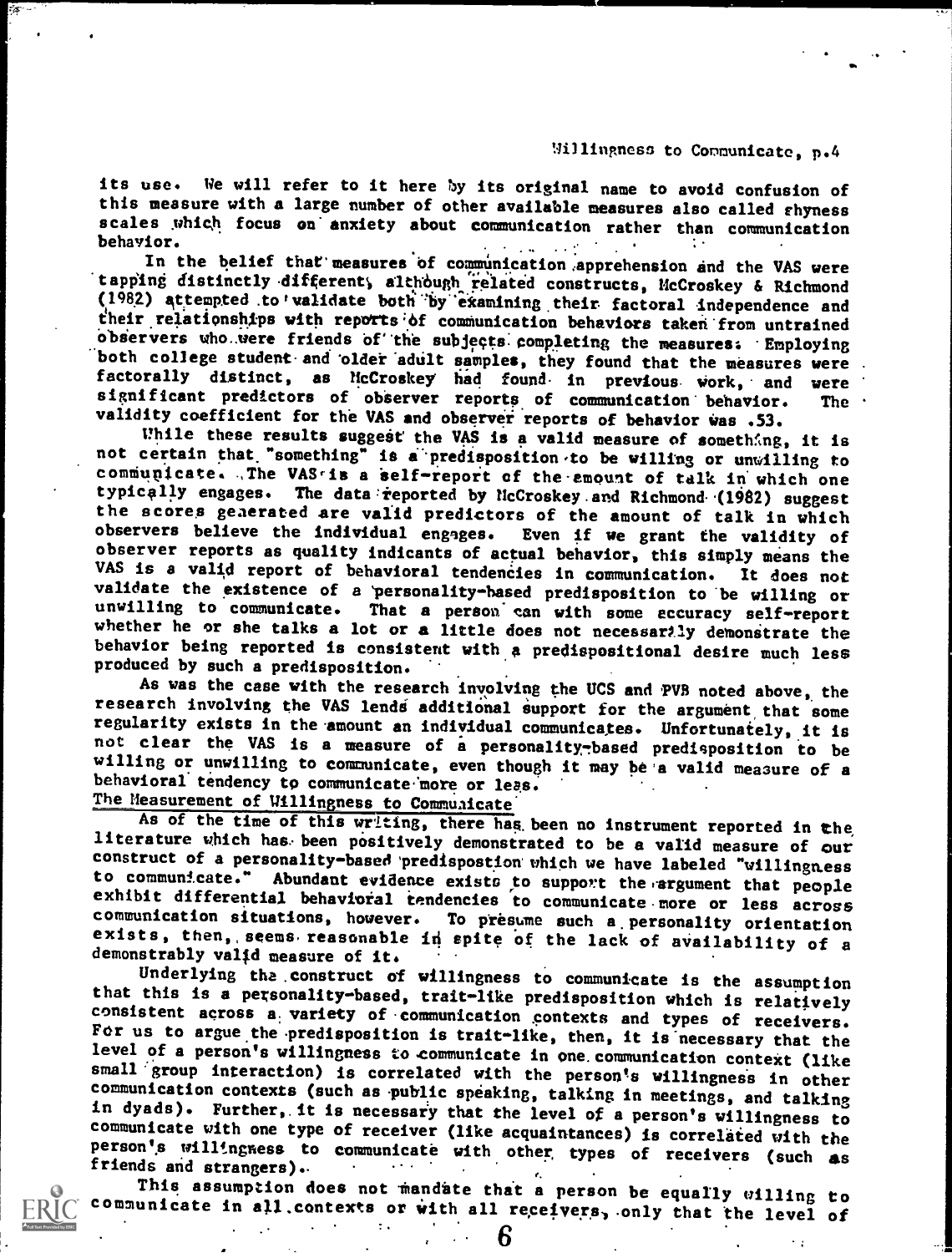willingness in varleus contexts and with various receivers be correlated. Thus, if Person A is much more willing to communicate in small groups than in a public speaking context, the underlying assumption is not necessarily violated. However, if Person A is more willing to communicate than Person B in one context, it is assumed that Person A will be more willing to communicate than Person E in other contexts as well. If no such regularity exists when data are aggregated for a large number of people, willingness to communicate in one context will not be predictive of willingness to communicate in another context and willingness to communicate with one type of receiver will not be predictive of willingness to communicate with another type of receiver. In this event, the data would invalidate the assumption of a trait-like predisposition and necessitate we redirect attention to predispositions that are context-based and/or receiverbased, or forgo the predispositional approach in favor of a purely situational explanation of willingness to communicate.

Based upon the above assumption and rationale, we developed a scale designed to measusre willingness to communicate. The willingness to communicate (WTC-- Trait Form) scale (see Figure 1) includes items related to four communication contexts-- public speaking, talking in meetings, talking in small groups, and talking in dyads--and three types of receivers--strangers, acquaintances, and<br>friends. The scale includes twelve scored items and eight filler items (those The scale includes twelve scored items and eight filler items (those marked with an asterisk in Figure 1 are filler items). In addition to an overall WTC score, presumably representing the general personality orientation of willingness to communicate, seven subscores may be generated. These represent the four types of communication contexts and three types of receivers.

Data Collection. In order to obtain data on the reliability of the total WTC score and the associated subscores and to determine the interrelationships among the subscores, the instrument was administered to 428 college students. In order to determine the relationships between the scores generated by the WTC scale and communication apprehension and self-reported verbal activity, the PRCA-24 (McCroskey, 1982) and VAS (McCroskey, et al., 1981) were also administered.

Results. The obtained internal reliability estimate (alpha) for the total WTC score was .92. Internal reliabilities for the subscores for communication WTC score was .92. Internal reliabilities for the subscores for communication context ranged from .65 to .76. Internal reliabilites for the subscores for Internal reliabilites for the subscores for types of receivers ranged from .74 to .82. The mean correlation among context subscores was .58. The mean correlation among receiver-type subscores was also<br>.58. After correction for attentuation, the mean correlation among context After correction for attentuation, the mean correlation among context subscores was .88 aad among receiver-type subscores it was .82.

Factor analysis indicated that all twelve scored items load most highly on the first unrotated factor, indiceting the scale is unidimensional. No interpretable multidimensional structure could be obtained through forced rotations of 2-7 factors.

Obtained correlations of the WTC total score and its subscores with the VAS and the PRCA-24 are reported in Table 1. The correlation between the WTC total and the VAS (scored so that high scores indicate high verbal activity) was .41. The correlations of the VAS with the WTC subscores ranged from .29 to .37. The correlation between the WTC total and the PRCA-24 was -.52. The correlations of the PRCA with the WTC subscores ranged from  $-.29$  to  $-.56$ . Discussion

The above correlations and reliabilites suggest an individual's willingness to communicate in one context or with one receiver type is highly related to her/his willingness to communicate in other contexts and with other receiver<br>types. This does not mean, however, that individuals are consily willing to This does not mean, however, that individuals are equally willing to communicate in all contexts and with all types of receivers. In fact, major mean

7

any t

ن<br>ای ر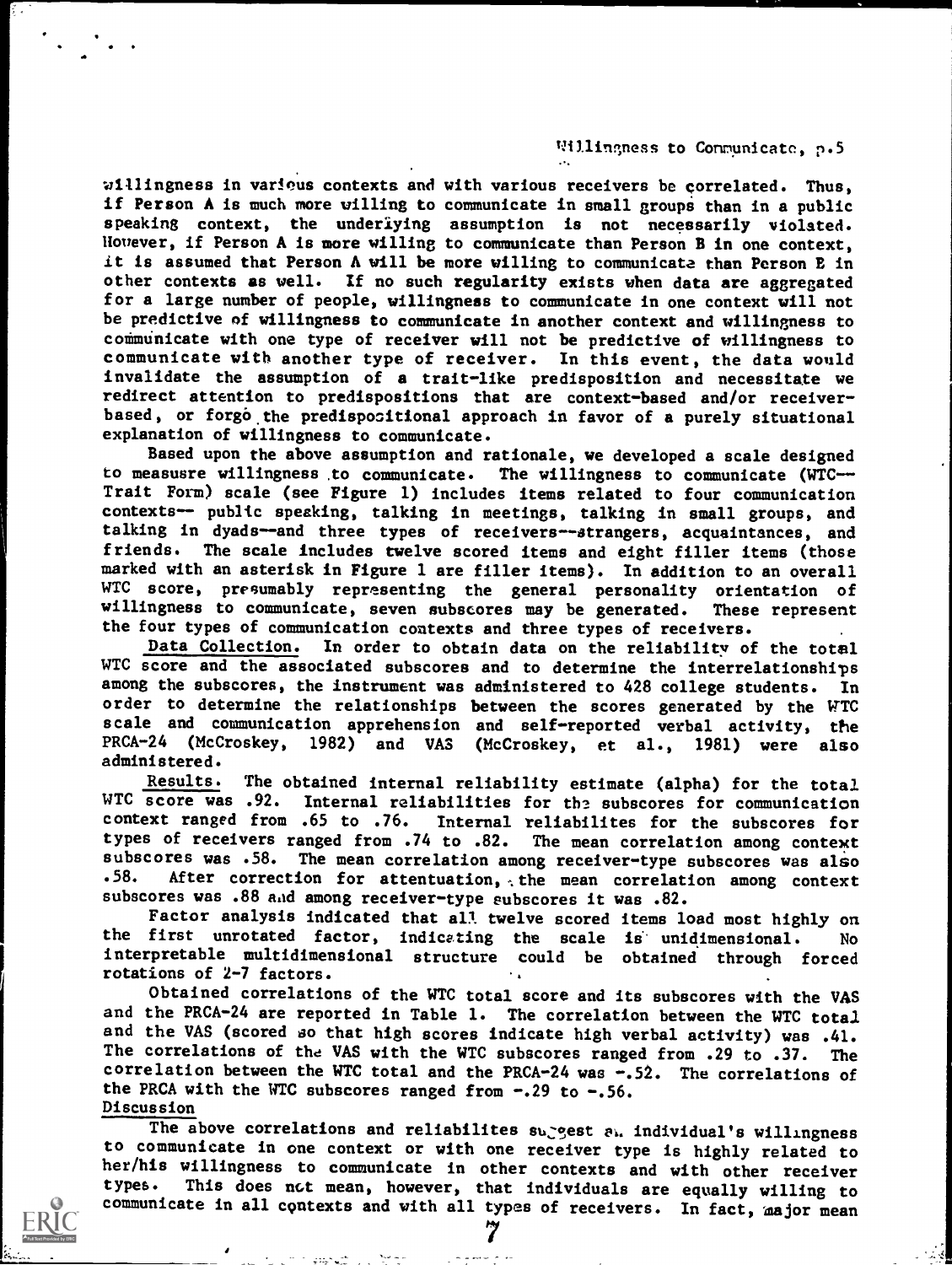المتعاقبة

differences were observed across the sample of subjects studied on the basis of receiver type. The observed mean percentage of time people would be willing to receiver type. The observed means of the observed means of the communicate with friends was 85.5. For Acquaintances and strangers the percentages'were:75.0 and 41.3, respectively. Contexts produced less dramatic differences in willingness. The percentages for the contexts were as follows: dyad, 79.5; group, 73.4; meeting, 60.0; and public, 56.1. In general, the larger the number of receivers and the more distant the relationship of the individual with the receiver(s).the less willing the individual is to' communicate.

The data generated by the WTC scale suggest the validity of our construct of a general predisposition toward being willing or unwilling to communicate. The scale also appears to be valid. The items clearly represent the construct. as we have outlined it and the subscore correlations suggest the instrument is measuring 'a broadly based predisposition rather than a series of independent predispositions. The observed correlations of the WTC scale with the PRCA-24 and the VAS are in the moderate range. This suggests the WIC scale is not simply redundant with the other scales. We would expect communication apprehension to be reasonably predictive of willingness to communicate, but not so predictive as to eliminate the need for examining other possible predictors. In the present study the variables shared 27 percent of the variance. While communication apprehension may be the single best predictor of willingness to communicate, clearly there is room for other theoretical predictors to have substantial impact on willingness to communicate.

Whether the WTC can be used as a valid predictor of actual communiction behavior is another question, one which remains to be answered by future research. The present research indicates that self-reports of verbal activity research. The present research indicates that self-reports of verbal activity,<br>as measured by the VAS, are only moderately associated with WTC scores, sharing 17 percett of the variance. However, the previously published validity quotient for the VAS is only .53 (McCroskey & Richmond, 1982). While a quotient of that magnitude generally is considered quite satisfactory, it is.far from perfect. If we correct the obtained correlation between WTC and: VAS for the lower VAS validity (while assuming the validity of the WTC is 1.0, which is certainly higher than the actual validity), we find the' correlation to be .77. This would indicate approximately 60 percent shared variance.. Thus, there is good reason to expect that future research'will be able to establish the validity of the WTC scale as a predictor of actual communication behavior.

When conducting future research to examine the predictive validity of this scale, researchers must take care that the behavior to be observed be under conditions where the individuals observed truly have free choice  $\alpha$ f whether to communicate or not. This scale was developed on the assumption of such free' choice. That is the condition under which the presumed predisposition would be<br>expected to impact actual behavior. Observation of communication under Observation of communication under conditions where situational considerations increase demands for communication or provide probable punishments for communicating would generage data which would be only marginally related to the validity of the WTC scale at best.

8



 $\ldots$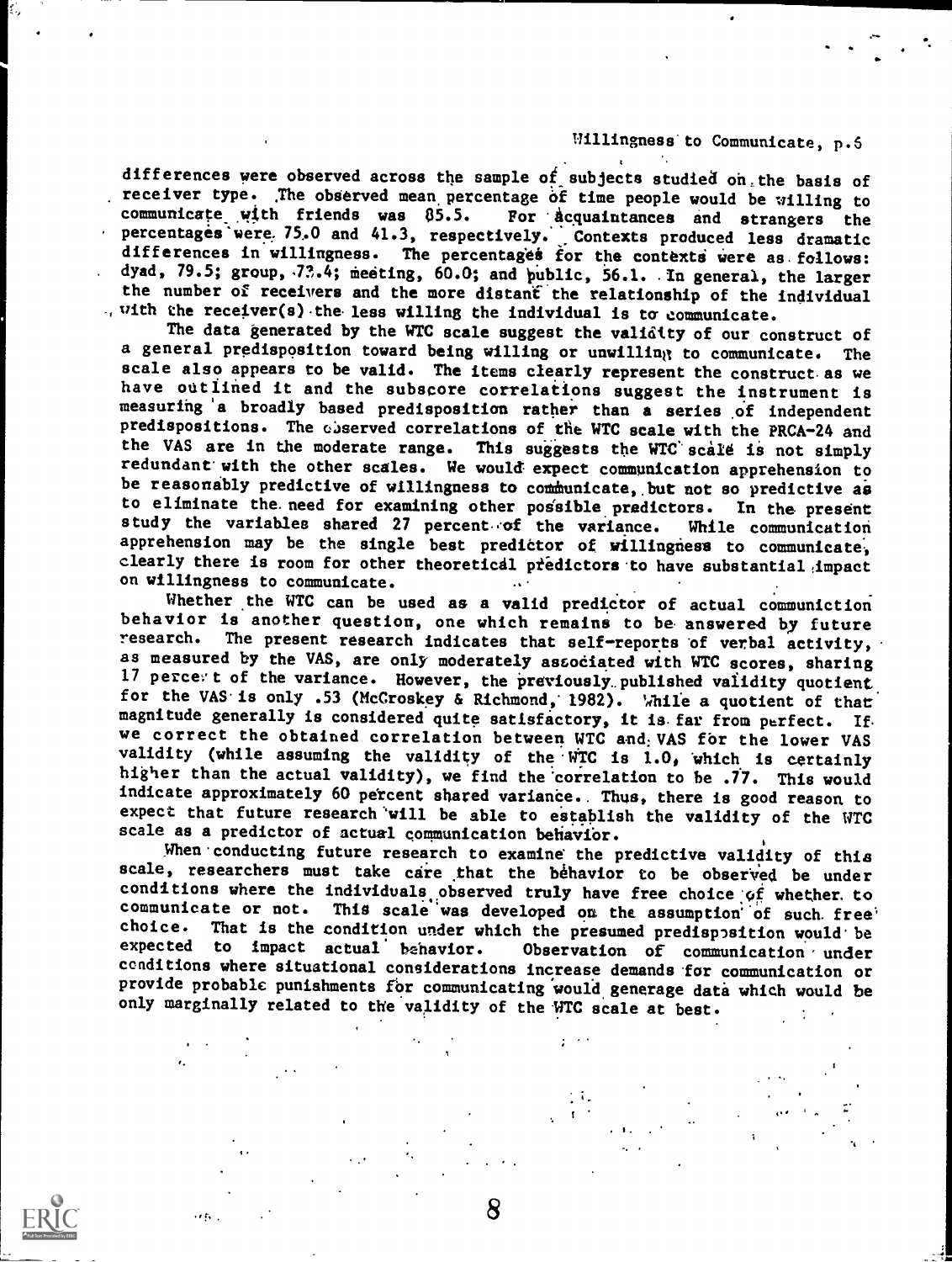#### References

Berger, C., H., & Calabrese, R. J. (1975). Some explorations in initial interaction and beyond: Toward.a developmental theory of interpersonal communication. Human Communication Research, 1, 99-112.

Borgatta, E. F., & Bales, R. F. (1953). Interaction of individuals in reconstituted groups. Sociometry, 16, 302-320.

Burgoon, J. K. (1976). The Unwillingness-to-communicate scale: Development and validation. Communication Monographs, 43, 60-69.

Chapple, E. D., & Arensberg, C. M. (1940). Measuring human relations: An introduction to the study of the interaction of individuals. Genetic Psychology Monographs, 22, 3-147.

Goldman-Eisler, F. (1951). The measurement of time sequences in conversational behavior. British Journal of Psychology, 42, 355-362.

Leary, M. R. (1983). Understanding social anxiety: Social, personality, and clinical perspectives. Beverly Hills, CA: SAGE.

McCroskey, J. C. (1982). An introduction to rhetorical communication, 4th ed. Englewood Cliffs, NJ: Prentice-Hall.

McCroskey, J. C., Andersen, J. F., Richmond, V. P., & Wheeless, L. R. (1981). Communication apprehension of elementary and secondary students and teachers. Communication Educationi,.30, 122-132.

McCroskey, J. C., & Richmond, V. P. (1982). Communication apprehension and shyness: Conceptual and operational distinctions. Central States Speech Journal, 33, 458-468.

Mortensen, D. C., Arnston, P. H., & Lustig, M. (1977). The measurement of verbal predispositions: Scale development and' application. Human Communication Research, 3, 146-158.

9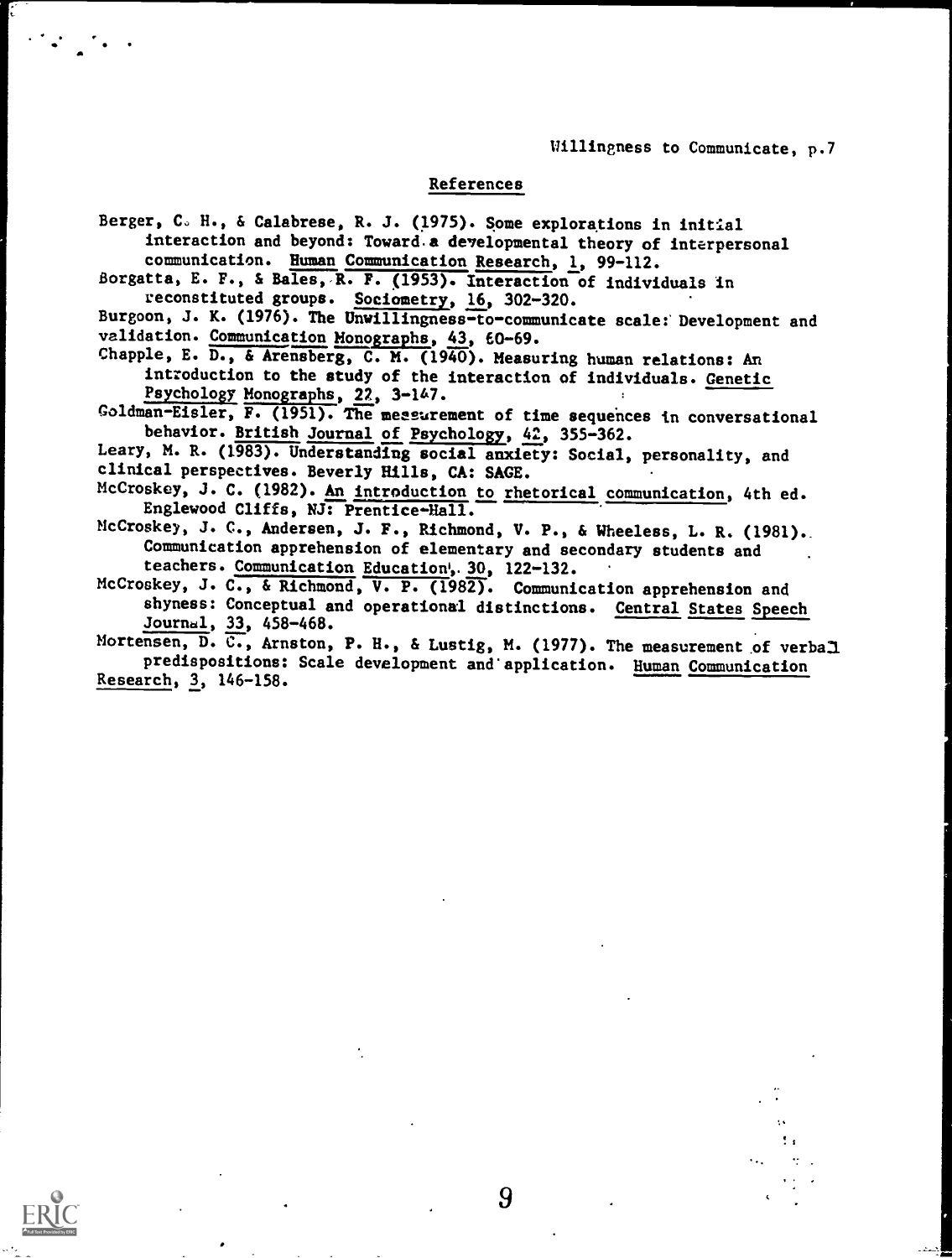, s.e.  $\sim$ 

# "FIGURE 1

 $\cdot$ 

 $\ddot{\phantom{a}}$  .

# WILLINGNESS. TO COMMUNICATE SCALE . . .

Directions: Below are 20 situations in which a person might choose to communicate or not. to communicate. Presume you have completely, free choice. Indicate the percentage of time you would choose to communicate in each type of situation. Indicate-in the space at the left what percent of the time you would choose to communicate.  $0$ =never,  $100$ =always. communicate. 0=never, 100=always.  $\sim 10^{-10}$  km s  $^{-1}$  $\sim$  $\Delta \sim 1$ 

|                    | $\mathbf{u}$                                                                  |
|--------------------|-------------------------------------------------------------------------------|
| 1.                 | *Talk with a service station attendant.                                       |
| 2.                 | *Talk with a physician.                                                       |
| 3.                 | Present a talk to a group of strangers.                                       |
| 4.                 | Talk with an acquaintance while standing in line.                             |
| 5.                 | *Talk with a salesperson in a store.                                          |
| 6.                 | Talk in a large meeting of friends.                                           |
| 7.                 | *Talk with a policeman/policewoman.                                           |
| 8.                 | Talk in a small group of strangers.                                           |
| 9.                 | Talk with a friend while standing in line.                                    |
| $\overline{.}$ 10. | *Talk with a waiter/waitress in a restaurant.                                 |
| 11.                | Talk in a large meeting of acquaintances.                                     |
| 12.                | Talk with a stranger while standing in line.                                  |
| 13.                | *Talk with a secretary.                                                       |
| 14.                | Present a talk to a group of friends.                                         |
| 15.                | Talk in a small group of acquaintances.                                       |
| 16.                | *Talk with a garbage collector.                                               |
| 17.                | Talk in a large meeting of strangers.                                         |
| 18.                | *Talk with a spouse (or girl/boy friend).                                     |
| 19.                | Talk in a small group of friends.                                             |
| 20.                | Present a talk to a group of acquaintances.                                   |
| * Filler item      |                                                                               |
|                    | Scoring: To compute the subscores add the percentages for the items indicated |
|                    | and divide the total by the number indicated below.                           |
|                    | Public: $3 + 14 + 20$ ; divide by 3.                                          |
|                    | Meeting: $6 + 11 + 17$ ; divide by 3.                                         |
|                    | Group: $8 + 15 + 19$ ; divide by 3.                                           |
|                    | Dyad: $4 + 9 + 12$ ; divide by 3.                                             |
|                    | Stranger: $3 + 8 + 12 + 17$ ; divide by 4.                                    |
|                    | Acquaintance: $4 + 11 + 15 + 20$ ; divide by 4.                               |
|                    | Friend: $6 + 9 + 14 + 19$ ; divide by 4.                                      |
|                    |                                                                               |

To compute the total WTC score, add the subscores for Stranger, Acquaintance, and Friend. Then divide that total by 3.

|              |      |                                                                    | Normative means, standard deviations, and internal reliability estimates for the |
|--------------|------|--------------------------------------------------------------------|----------------------------------------------------------------------------------|
|              |      | scores, based on a sample of 428 college students, are as follows: |                                                                                  |
| Score        | Nean | <b>Standard Deviation</b>                                          | Reliability                                                                      |
| Total WTC    | 67.3 | 15.2                                                               | $\overline{.92}$                                                                 |
| Public       | 56.1 | 22.2                                                               | .76                                                                              |
| Meeting      | 60.0 | 20.9                                                               | .70                                                                              |
| Group        | 73.4 | 15.8                                                               | .65                                                                              |
| <b>Dyad</b>  | 79.5 | 15.0                                                               | .69                                                                              |
| Stranger     | 41.3 | 22.5                                                               | .82                                                                              |
| Acquaintance | 75.0 | 17.9                                                               | .74                                                                              |
| Friend       | 85.5 | 13.8                                                               | .74                                                                              |



 $10$ .